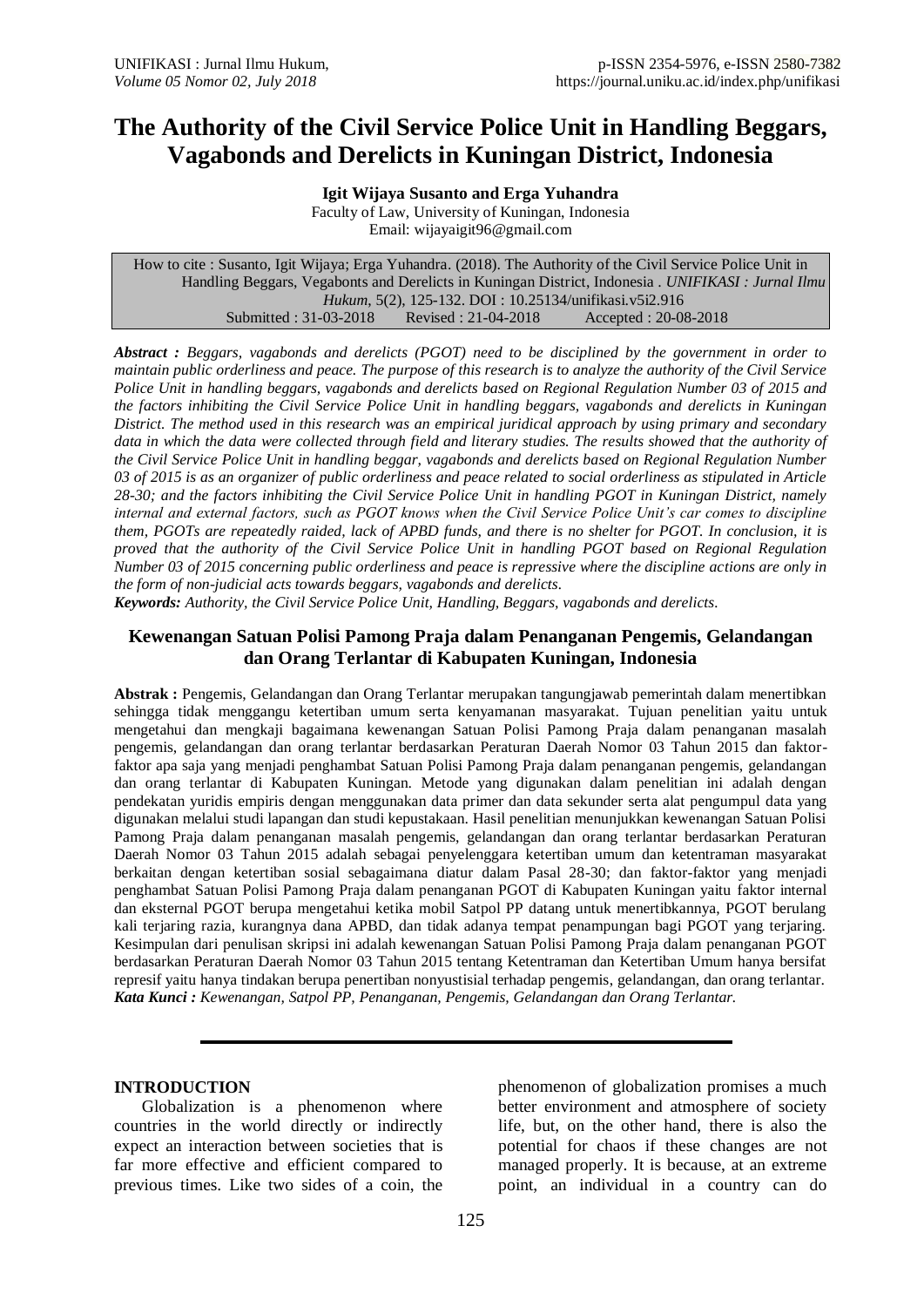whatever he wants (for example trading, partnering, collaborating, committing crime, colluding, etc.) with individuals in other countries. Therefore, it is clear that people's lives should be more organized in a system guarantying that the country will benefit greatly in the global environment, not the other way around. In the era of globalization, it increasingly shows its importance when the autonomy is started to be applied through Law Number 23 of 2014 concerning Regional Government. In this situation, all government sectors are needed in terms of creating a good governance system. One of the institutions playing a significant role in supporting the creation of good governance principles within the Regional Government is the Civil Service Police Unit.

In relation to the existence of the Civil Service Police Unit in law enforcement, as a part of regional government, the contribution of the Civil Service Police Unit is indispensable to support the successful implementation of regional autonomy in the enforcement of local regulations to create good governance. Thus, the Civil Service Police Unit is the front line in terms of motivators in ensuring the implementation of regional regulations and efforts to uphold them in the midst of the society as well as taking an action against all forms of fraud in law enforcement.

The Regional Head has the obligation to uphold legislations and maintain public orderliness and peace. Orderliness is a condition referring to society's regulations according to the prevailing norms which motivate ones to work in order to achieve the expected goals.<sup>1</sup> The duty of the Regional Head does not only come from his own initiative, but it can also be ordered by a higher authority or what is called a co-administration task.<sup>2</sup>

Carrying out the authority to enforce regional regulations and the regional head's decisions, as one of the main tasks of the Civil Service Police Unit, is not an easy task especially the Civil Service Police Unit is limited by non-judicial repressive authority in carrying out this authority. Civil Service Police officers often have to face various obstacles when dealing with people who have particular

interests in their lives which ultimately lead to the emergence of conflicts (clashes).

In dealing with this situation, the Civil Service Police should be able to take the right and wise stance, in accordance with the new paradigm of the Civil Service Police, namely becoming officers who are friendly and able to create an inner atmosphere for the society, but still firm in upholding applicable regulations.

With the issuance of Law Number 23 of 2014 concerning Regional Government, Article 255 Paragraph (1) states that the Civil Service Police are designated as the regional government apparatus with the main tasks of upholding regional regulations and maintaining public orderliness and peace as executors of decentralization. Decentralization is a way of governance where a portion of the power to regulate and administer from the central government is handed over to subordinate powers. <sup>3</sup> Basically, each region has two types of power, namely autonomy and *medebewind*. 4 Autonomy is the right to regulate and manage its own household, while *medebewind* is the right to carry out the regulations of the central or regional government based on orders. 5

The existence of the Civil Service Police Unit in Kuningan District, especially in carrying out its duties, is regulated in Kuningan District Regulation Number 3 of 2015 concerning the Implementation of Public Orderliness and Peace, including the handling of beggars, vagabonds and derelicts (PGOT). In relation to the problems arising in the enforcement of regional regulations in Kuningan District, the apparatus assigned to maintain public orderliness and peace as well as society protection and enforcement of regional regulations and regional head's decisions are the Civil Service Police Unit.

The Civil Service Police of Kuningan District in its role of maintaining public orderliness and peace is very helpful. The Civil Service Police Unit can take a position appropriately and wisely when dealing with the society so that a friendly apparatus can be realized, but they remain firm in acting in

 $\,1\,$ <sup>1</sup> Dirjen Pemerintahan Umum, *Pedoman Prosedur Tetap Operasional Satuan Polisi Pamong Praja*, Departemen Dalam Negeri, Jakarta, 2005, ppl. 9.

<sup>2</sup> Irawan Soejito, *Sejarah Daerah Indonesia*, Pradanya Paramita, Jakarta, 2010, pp. 100.

<sup>1</sup> <sup>3</sup> Hazairin, *Otonomi dan Ketatanegaraan (dalam Ceramah Kongres III Serikat Sekerja Kementrian dalam Negeri, Bogor, 3-5 Desember 1953*, dimuat dalam buku 7 Tahun Serikat Sekerja. Kementerian Dalam Negeri (SSKDN), 2004, pp. 160.

<sup>4</sup> Wojowasito, *Kamus Umum Belanda Indonesia*, PT Ichtiar Baru Van Hoeve, Jakarta, 2003, pp. 80 & 397.

<sup>5</sup> The Liang Gie, *Pertumbuhan Pemerintahan Daerah di Republik Indonesia*, Liberty, Yogyakarta, 2007, pp. 99.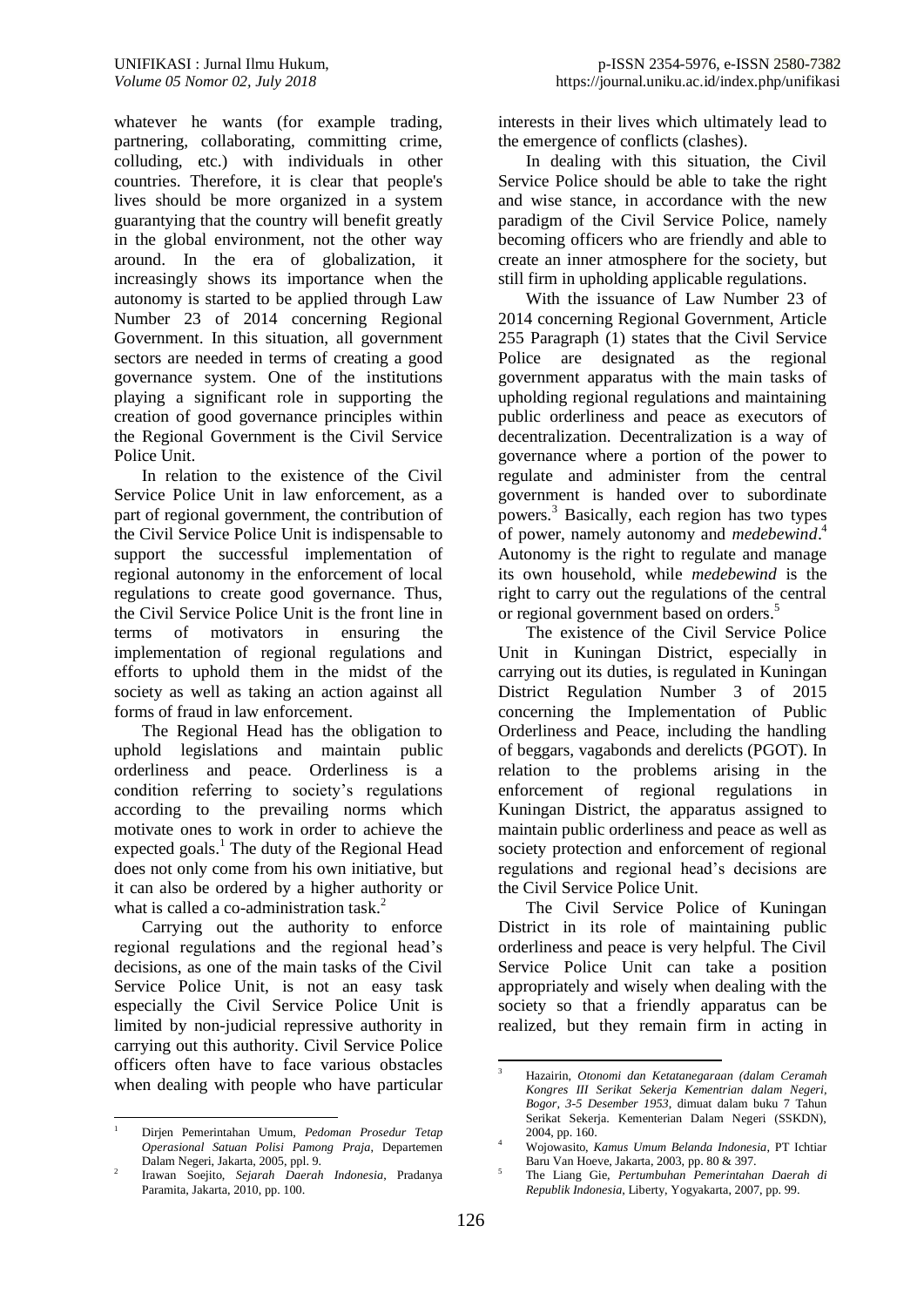accordance with applicable regulations. Thus, good governance can then be realized. Based on the description above, the problems can be formulated as follows: What is the authority of the Civil Service Police Unit in handling PGOT problems based on Regional Regulation Number 03 of 2015? What factors inhibiting the Civil Service Police Unit in handling PGOT in Kuningan Regency?

#### **METHOD**

The research method used is descriptiveexplorative with an empirical juridical approach. Here, literary and field studies are done to collect the data needed. Then, primary and secondary data are used as the data sources. The data collection tools which are used include field notes, history lists, checklists, or case studies of the existing phenomena. This research applies qualitative data analysis.

#### **RESULTS AND DISCUSSION**

### **The authority of the Civil Service Police Unit in Handling Beggars, Vagabonds and Derelicts in Kuningan District**

Legislation is a guideline in implementing the rules to achieve the expected goals of the nation as it is stated in Article 1 paragraph (3) of the 1945 Constitution of the Republic of Indonesia that Indonesia is the state of law. The state of law is a country that upholds law to enforce truth and justice and there is no unaccountable power. Therefore, Indonesia as the state of law means that all actions of the state, which in this case are carried out by the government and its apparatus, should be based on the law. The conception of a constitutional state can be referred to the purpose of the state which is to protect the entire Indonesian nation and all of Indonesia's bloodshed, promote public welfare, educate the nation's life, and realize social justice. It is a country that stands above the law and guarantees justice to its citizens. Justice is a condition for society's happiness to live and it needs to be taught to every human being to become a good citizen.<sup>6</sup>

According to Aristotle, ones who rule the country are not actually human but a just mind, while the rulers are actually only a holder of law and balance. Decency will then determine a good or bad legislation and law-making is part of the ability to run a government. Therefore,

educating humans to be good citizens is a need because their fair behavior will then guarantee the citizens' happiness. <sup>7</sup> Generally, in every country adhering to the state of law, the three basic principles always apply, namely supremacy of law, equality before the law, and law enforcement in a way that is not against the law. Human thinking about the state of law is born and developed in a welfare situation. Therefore, even though the concept of the state of law is considered a universal concept, at the level of implementation it turns out that it has various characteristics. It is because of the welfare situation, in addition to the influence of the nation's philosophy, state ideology and others. 8

Autonomy is a pattern of self-government. Meanwhile, regional autonomy is the regional governments' right, authority, and obligation to regulate and manage their own household in accordance with the applicable legislations.<sup>9</sup> Based on Regional Regulation Number 3 of 2015 concerning Public Order and Peace, it is explained that the Civil Service Police Unit, hereinafter abbreviated as Satpol PP, is part of the regional apparatus in upholding Regional Regulations and organizing public order and peace; The Civil Service Police are members of Satpol PP as Regional Government apparatus in upholding Regional Regulations and organizing public order and peace; and public order and peace is a dynamic condition allowing the Government, Regional Government and the society to carry out their activities in a peaceful and orderly manner.

According to Government Regulation Number 31 of 1980 concerning Derelicts and Beggars Handling, it is explained that beggars are people who earn money by asking to publics in various ways for expecting mercy from others, while derelicts are people who live in a situation that is not in accordance with the norms of decent living in the local society, and does not have a permanent place to live and work in certain areas and live wandering in public places. Authority, according to Miriam Budihardjo, is the ability of a person or group of people/humans to influence someone's behavior or another group in such a way so that

<sup>1</sup> <sup>7</sup> Bahder Johan Nasution, *Negara Hukum dan Hak Asasi Manusia*, Mandar Maju, Bandung, 2012, pp. 19.

<sup>8</sup> Munir Fuady, *Op.Cit.*, pp. 79.

<sup>9</sup> Departemen Pendidikan Nasional, *Kamus Besar Bahasa Indonesia Pusat Bahasa*, PT. Gramedia Pustaka Utama, Jakarta, 2008, pp. 992.

 $\ddot{\mathbf{6}}$ <sup>6</sup> Moh. Kusnardi dan Harmaily Ibrahim, *Hukum Tata Negara Indonesia*, Sinar Bakti, Jakarta, 2009, pp.120.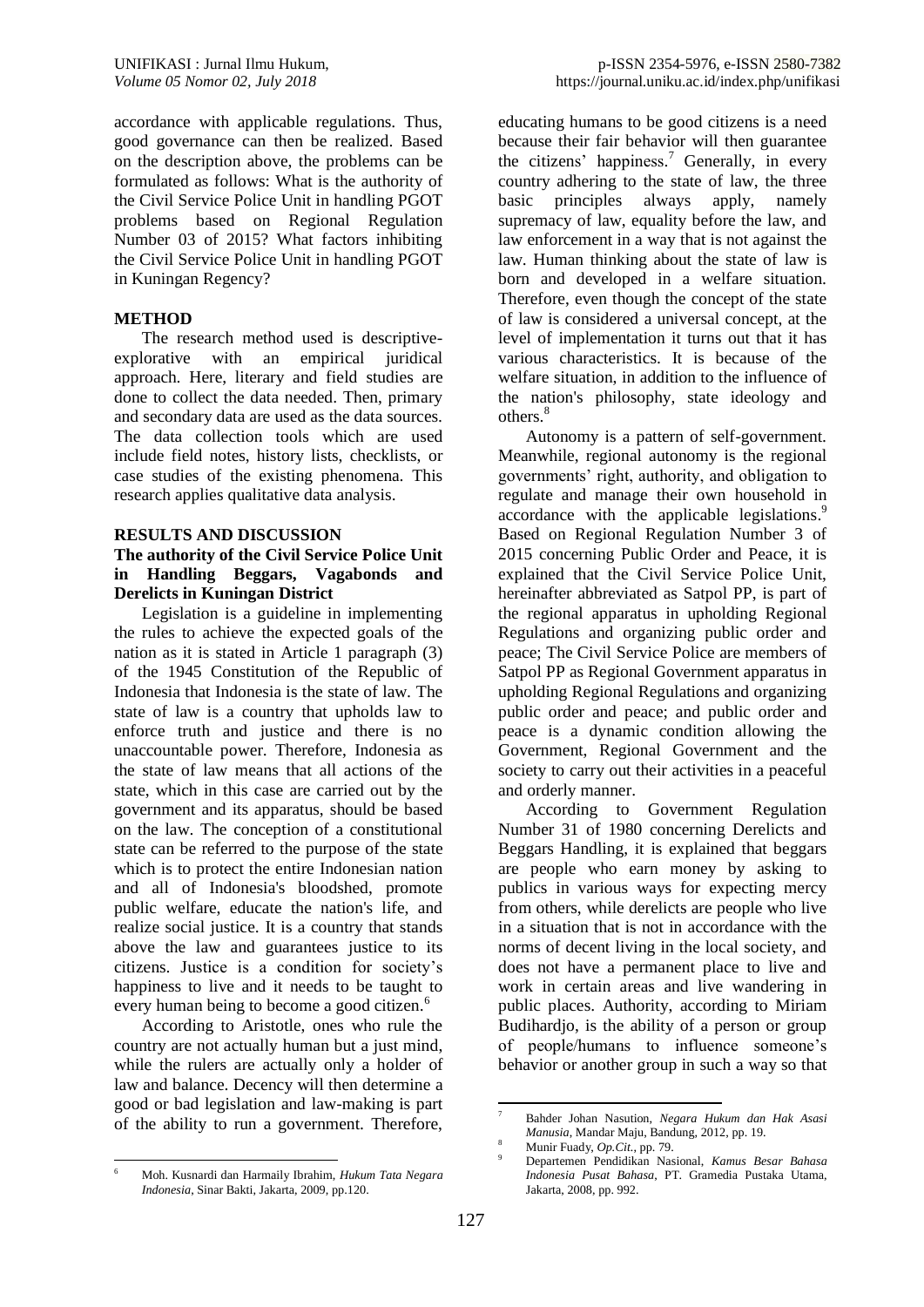the behavior is in accordance with the wishes and goals of the person or country. <sup>10</sup> In relation to this, the authority of the Civil Service Police Unit in handling PGOT issues based on Regional Regulation Number 3 of 2015 is related to the things described in Chapter VIII Article 28-30 of Social Order, as follows:

- a. Every person and/or institution is prohibited from asking for donations done individually and/or in group on the streets, markets, public transportations, residential neighborhoods, hospitals, schools, offices and places of worship.
- b. Requests for donations for social and humanitarian purposes can only be done after obtaining permission from the District Head or the appointed officials.
- c. Everyone is prohibited to:
	- 1) Become buskers, hawkers, and/or car washers on the streets, intersections and/or certain areas that are stipulated by the District Head.
	- 2) Coordinate people to become buskers, hawkers, and/or car washers.
	- 3) Conduct activities as scavengers who carry out their activities at night.
- d. Everyone is prohibited to:
	- 1) Conduct activities as beggars.
	- 2) Coordinate people to become beggars.
	- 3) Exploit children and/or babies to become beggars.
- e. Everyone is prohibited from behaving and/or acting immoral on streets, green lines, parks or other public places.

Government Regulation of the Republic of Indonesia Number 6 of 2010 concerning the Civil Service Police Unit explains that the authorities of the Civil Service Police are as follows:

- a. Conducting non-judicial enforcement actions against society members, apparatus, or legal entities violating local regulations and/or regional head regulations.
- b. Taking actions on citizens, apparatus, or legal entities that disrupt public orderliness and peace.
- c. Facilitating and empowering society protection capacities.
- d. Conducting investigative actions against society members, apparatus, or legal entities alleged to have violated the

Regional Regulation and/or regional head regulations.

e. Conducting administrative actions against society members, apparatus, or legal entities violating local regulations and/or regional head regulations.

Based on the description, it can be stated that the authority of the Civil Service Police Unit in handling PGOT issues based on Regional Regulation Number 3 of 2015 is repressive where the discipline actions are only in the form of non-judicial acts towards beggars, vagabonds and derelicts. Furthermore, the persuasive approach becomes family's responsibility to instill independent life which does not depend on other's giving as well as provide adequate education both formally and religiously. In addition, the role of government through the Office of Social Affairs is strongly needed, especially in providing socialization, coaching, and skills improvement at Training Centers (BLK).

#### **Factors Inhibiting the Civil Service Police Unit in Handling Beggars, Vagabonds and Derelicts (PGOT) in Kuningan District**

Based on the results of survey and observation, it was found several factors causing the occurrence of beggars, vagabonds and derelicts (PGOT). Some of these factors include factors existing in the internal individuals and families, internal society, and external society, namely in the destination cities of PGOT. The factors causing the existence of beggars, vagabonds and derelicts can be described as follows:

1) Internal Factors

Internal and family factors refer to a condition within the individual and PGOT's family who encourage them to carry out activities of begging. These factors are described briefly below.

a) Individuals and Families Poverty, Individual poverty is one of the factors causing the occurrence of begging. Poverty, that occurs and is passed on by parents, causes individuals and families to become derelicts and beggars to survive. This is also due to the livelihoods of poor people in which most of them are agricultural laborers whose monthly incomes are very low under the regional minimum wage (UMR).

 $10$ <sup>10</sup> Miriam Budiardjo, *Dasar-Dasar Ilmu Politik*, Gramedia Pustaka Utama, Jakarta, 2007, hal. 35.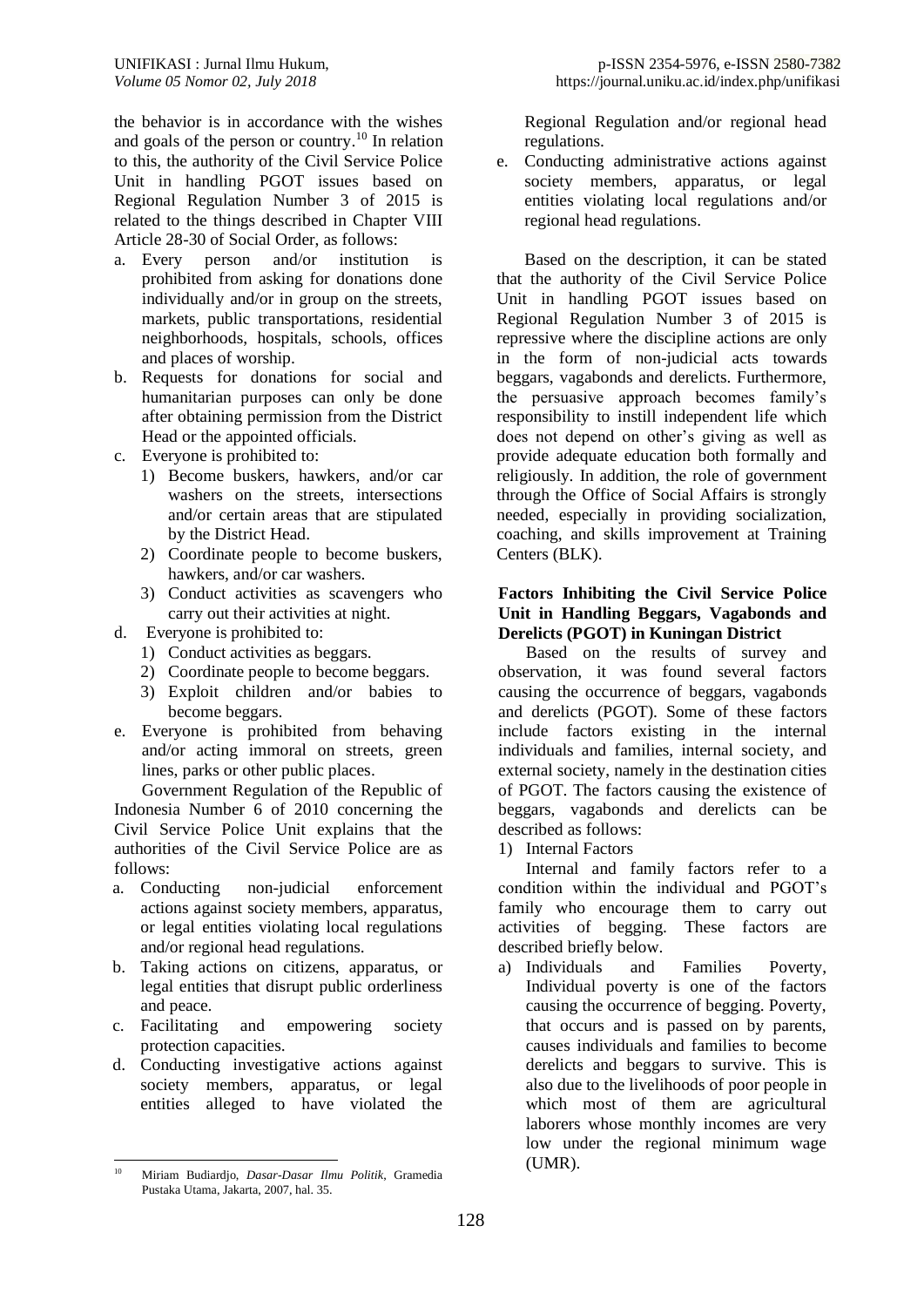- b) Age, It turns out that the age factor has a significant effect in which the majority of the derelicts and beggars found are very young; under 13 years old. This young age factor provides an opportunity for them to carry out begging activities because they have no shame. Even they look cheerfully running around and joking with their friends when they are begging. This condition is very different from those who have entered adolescence, where PGOT aged between 15-40 years are rarely found.
- c) Formal Education, With regard to the age factors mentioned above, it turns out that educational factors also influence a person to carry out begging activities. At the age level categorized as children, they should be attending formal education at school. However, they choose to be PGOT compared to going to school because they do not have the financial capacity for school as a result of their parents' poverty. Uneducated people do not have chances to gain knowledge or understanding about manners, religion and other sciences that inspire them to not to do activities as PGOT.
- d) Parents' permission, Children who carry out begging activities have received permission from their parents or they are even told to do so. The reason is because the socio-economic conditions of the parents are very poor so that they let their children and instruct them to participate in seeking income to fulfill the needs of their household.
- e) Low skills, Much of PGOT are still young. They should be enjoying academic activities or in education world. Meanwhile, those who are classified as relatively older have never received skills education. Therefore, begging activity is the easiest choice to be carried out in order to earn income easily. Yet, according to them, begging is sometimes a little difficult to be done because they have to go around and try to beg where not all prospective donators immediately give it and do not even care about it.
- f) Mental attitude, This condition happens because PGOTs think that their work is something mediocre, just like any other work that aims to earn money. The absence of income sources, the limited control over productive infrastructure and facilities as

well as the limited skills cause them to make begging as a job. Besides, they also said that there is no other way to get money to fulfill their needs.

In addition, this mental attitude is also driven by the lack of society's control or there is a permissive impression towards begging carried out by beggars because of their very limited economic conditions. Meanwhile, on the other hand, there is no short-term solution provided to handle this issue.

- 2) External/Environmental Factors
- a) Limited Access to Information and Business Capital, There are limitations in accessing good information relating to various aspects of productive, social and other aspects of economy. Limitations in accessing this information are also exacerbated by the limited ownership of media infrastructure, such as television, newspapers, etc. Other access that is difficult to obtain is business capital. This situation happens because obtaining business capital requires some very difficult conditions, especially for PGOT family. The main requirement needed is the collateral in the form of a land certificate. Meanwhile, PGOT families do not dare to give their land certificates as collateral because they do not want to take the worst risk if their businesses are not successful.
- b) Permissive Conditions in the Destination City, The permissive attitude of townspeople can be seen from their habits to give money to beggars, both those who come to home, on the street, in the stalls, etc. The feelings of pity, caring and sharing among human beings cause the society to give their alms to beggars. Meanwhile, on the other hand, these views are properly utilized by beggars to continue begging. The permissive attitudes are also seen from allowing beggars to pass through certain areas, such as around their homes or in public places. It is because societies do not have the right or obligation to reprimand or even arrest them.
- c) Weak handling of PGOT, Even though the government has tried their best efforts in dealing with PGOT, the results have not been maximized. This condition can be seen from the presence of PGOTs who have been arrested and returned to their area of origin, but they will always be back to do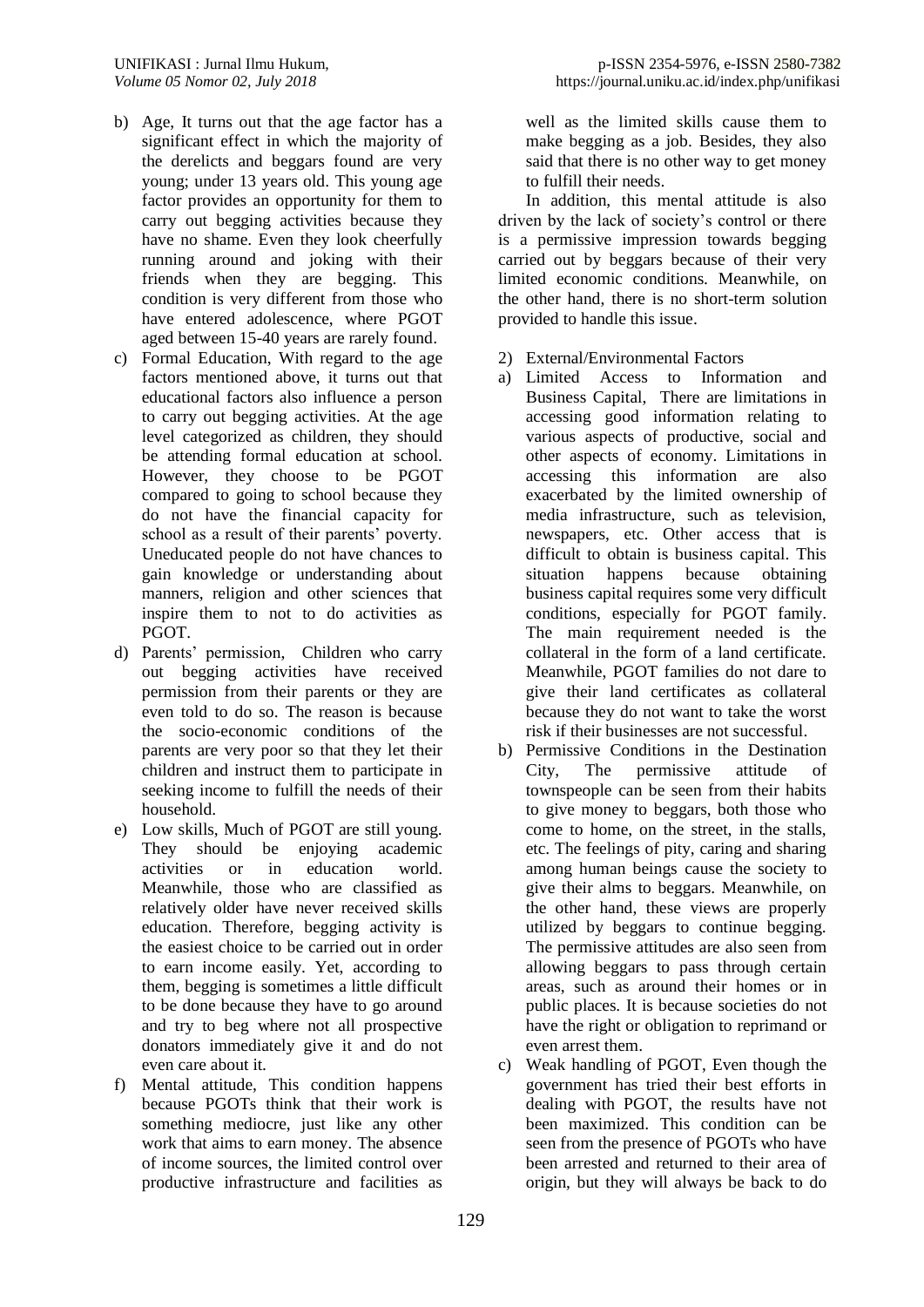their activities. Besides being arrested, PGOT also get coaching, but it turns out that they will be back to do their begging activities. Therefore, it can be seen that the handling of PGOT has not been effective. In addition, even though the Civil Service Police Unit often controls PGOT, their efforts have not given a deterrent effect on PGOT so that PGOT will always be back to do their activities after being arrested and coached.

Soerjono Soekanto explains that in the sociology of law, the problem of compliance or legal compliance towards legal principles has become a major factor in measuring whether or not something stipulated in the law is effective. Legal effectiveness theory, according to Soerjono Soekanto, describes that the effectiveness or failure of a law is determined by five factors, namely  $1!$ : 1) its own legal factors (laws), 2) law enforcement factors, namely those who form or implement the law, 3) facilities or infrastructure factors that support law enforcement, 4) society factors, namely the environment in which the law applies or is applied, and 5) cultural factors, namely a result of work, creativity and sense based on human intentions in their relationship. <sup>12</sup> In Kuningan District, there are some factors inhibiting the Civil Service Police Unit in handling PGOT. The barriers that are often faced by the Civil Service Police Unit of Kuningan District in handling PGOT are beggars, vagabonds and derelicts know in advance when the Civil Service Police Unit car arrives and after the Civil Service Police Unit car leaves, they continue their activities. $^{13}$  In handling PGOT, the Civil Service Police Unit found that there are still old faces that had been raided.<sup>14</sup>

Based on the description, it can be concluded that there are some barriers faced by the Civil Service Police Unit in handling beggars, vagabonds and derelicts. Handling PGOT cannot be done in half. Otherwise, the

government should control it completely so that public orderliness and peace can be realized.

In implementing Regional Regulation Number 3 of 2015 concerning Public Orderliness and Peace, the Civil Service Police Unit experiences financial constraints or lack of funds to support the implementation of PGOT handling. As explained by the Finance Section of the Civil Service Police Unit of Kuningan District that in order to handle beggars, vagabonds and derelicts, the Civil Service Police Unit experiences problems in the form of lack of funds from APBD so that it affects office activities. 15

Another barrier faced by the Civil Service Police Unit in handling PGOT in Kuningan District is a finding of PGOTs who have been raided or old faces. This should not happen, if control and guidance given to PGOT are appropriate and supported by funds to be more effective in handling PGOT (beggars, vagabonds and derelicts). The observations in the field showed that there is another barrier faced by the Civil Service Police Unit in handling PGOT in Kuningan District, namely the absence of a shelter for PGOT that was raided so that PGOT can still carry out their daily activities in Kuningan District. Based on the description, the factors inhibiting the Civil Service Police Unit in handling PGOT in Kuningan District can be summarized in the following table.

Table 1. Factors Inhibiting the Civil Service Police Unit in Handling Beggars, Vagabonds and Derelicts (PGOT) in Kuningan District.

| ixumiigan District.                                       |                                  |                                 |
|-----------------------------------------------------------|----------------------------------|---------------------------------|
| No.                                                       | <b>Barriers</b>                  | <b>Descriptions</b>             |
| 1                                                         | Know when the Civil              | Beggars, vagabonds and          |
|                                                           | Service Police Unit car          | derelicts run when they see     |
|                                                           | comes to discipline              | the Civil Service Police Unit   |
|                                                           | <b>PGOT</b>                      | car                             |
| 2                                                         | PGOT <sub>s</sub> are repeatedly | Guidance for beggars,           |
|                                                           | raided                           | vagabonds and derelicts has     |
|                                                           |                                  | been done, but they return to   |
|                                                           |                                  | do their activities             |
| 3                                                         | Lack of APBD funds               | The allocated APBD is not       |
|                                                           |                                  | enough to handle<br>PGOT        |
|                                                           |                                  | issues                          |
| 4                                                         | There is no shelter for          | There is no temporary shelter   |
|                                                           | PGOT                             | for training beggars,           |
|                                                           |                                  | vagabonds and derelicts so      |
|                                                           |                                  | that they still carry out their |
|                                                           |                                  | daily activities in Kuningan    |
|                                                           |                                  | District                        |
| $\sim$<br>$1 \, \text{D}$ $1 \, \text{A}$<br>$\mathbf{D}$ |                                  |                                 |

Source: Research Results (2017)

 $11\,$ <sup>11</sup> Suwari Suwari Akhmaddhian (2016). Penegakan Hukum Lingkungan Dan Pengaruhnya Terhadap Pertumbuhan Ekonomi Di Indonesia (Studi Kebakaran Hutan Tahun 2015). *UNIFIKASI : Jurnal Ilmu Hukum*. 3(1).pp.1-35

<sup>12</sup> Soerjono Soekanto, *Efektivitas Hukum dan Peranan Saksi*, Remaja Karya, Bandung, 2010, hal. 7.

<sup>&</sup>lt;sup>13</sup> Interview results with Ika Hegiana, Satpol PP Kabupaten Kuningan, 17 May 2017.

<sup>&</sup>lt;sup>14</sup> Interview results with Hendrayana, Kepala Seksi Operasi dan Pengendalian Satuan Polisi Pamong Praja Kabupaten Kuningan, 17 May 2017.

 $15$ <sup>15</sup> Interview results with Bapak Edi, Bagian Keuangan Satpol PP Kabupaten Kuningan, 18 May 2017.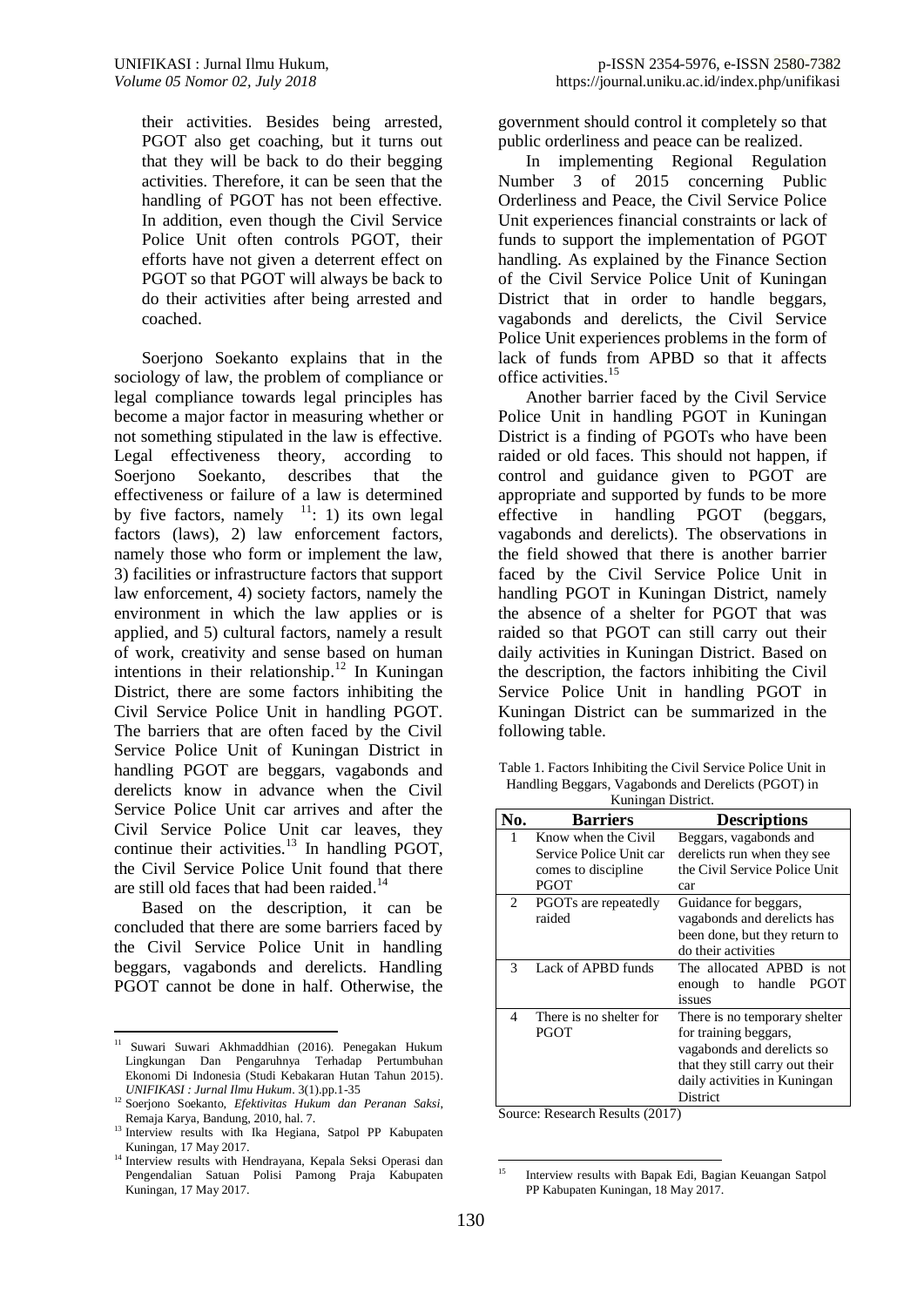## **CONCLUSION**

Based on the analysis and discussion results, it can be concluded that:

- a. Authority, according to Miriam Budihardjo, is the ability of a person or group of people/humans to influence someone's behavior or another group in such a way so that the behavior is in accordance with the wishes and goals of the person or country. The authority of the Civil Service Police Unit in handling PGOT (Beggars, vagabonds and derelicts) issues based on Regional Regulation Number 3 of 2015 is as an organizer of public orderliness and peace relating to social orderliness as stipulated in Article 28-30 of Regional Regulation Number 03 of 2015 concerning Public Order and Peace.
- b. Legal effectiveness theory, according to Soerjono Soekanto, describes that the effectiveness or failure of a law is determined by five factors, namely: 1) its own legal factors (laws), 2) law enforcement factors, namely those who form or implement the law, 3) facilities or infrastructure factors that support law enforcement, 4) society factors, namely the environment in which the law applies or is applied, and 5) cultural factors, namely a result of work, creativity and sense based on human intentions in their relationship. The factors inhibiting the Civil Service Police Unit in handling PGOT in Kuningan District, namely internal and external factors, such as PGOT knows when the Civil Service Police Unit's car comes to discipline them, PGOTs are repeatedly raided, lack of APBD funds, and there is no shelter for PGOT.

#### **SUGGESTION**

Based on the conclusions, the suggestions that can be provided to the parties related to this research are as follows:

- a. Regional Government
- 1) The Regional Government of Kuningan District should build supporting facilities, such as rehabilitation facilities for beggars, vagabonds and derelicts supported by adequate funds so that it can help the Civil Service Police Unit in handling PGOT issues.
- 2) Regulation related to the prohibition on providing food or money to beggars, vagabonds and derelicts, completed by

strict sanctions against people who violate the regional regulation.

b. Society

Society participation is needed to educate beggars, vagabonds and derelicts to not to depend on others' giving by providing job opportunities so that beggars, vagabonds and derelicts can live independently.

# **REFERENCES**

## **A. Books, Journals**

- Bahder Johan Nasution, (2012) *Negara Hukum Dan Hak Asasi Manusia*, Mandar Maju, Bandung.
- Departemen Pendidikan Nasional. (2008). *Kamus Besar Bahasa Indonesia Pusat Bahasa*, PT. Gramedia Pustaka Utama, Jakarta.
- Dirjen Pemerintahan Umum .(2005). *Pedoman Prosedur Tetap Operasional Satuan Polisi Pamong Praja*, Departemen Dalam Negeri, Jakarta.
- Irawan Soejito (2010). *Sejarah Daerah Indonesia*, Pradanya Paramita, Jakarta.
- Miriam Budiardjo . (2007). *Dasar-Dasar Ilmu Politik*, Gramedia Pustaka Utama, Jakarta.
- Moh. Kusnardi dan Harmaily Ibrahim. (2009). *Hukum Tata Negara Indonesia*, Sinar Bakti, Jakarta.
- Soerjono Soekanto. (2010). *Efektivitas Hukum dan Peranan Saksi*, Remaja Karya, Bandung.
- Suwari Akhmaddhian dan Anthon Fathanudien (2015). Partisipasi Masyarakat dalam Mewujudkan Kuningan sebagai Kabupaten Konservasi (Studi di Kabupaten Kuningan*)*. *UNIFIKASI : Jurnal Ilmu Hukum*. 2(1).pp.67-90.
- Suwari Akhmaddhian (2016). Penegakan Hukum Lingkungan Dan Pengaruhnya Terhadap Pertumbuhan Ekonomi Di Indonesia (Studi Kebakaran Hutan Tahun 2015). *UNIFIKASI : Jurnal Ilmu Hukum*. 3(1).pp.1-35
- The Liang Gie. (2007). *Pertumbuhan Pemerintahan Daerah di Republik Indonesia*, Liberty, Yogyakarta.
- Wojowasito, *Kamus Umum Belanda Indonesia*, PT Ichtiar Baru Van Hoeve, Jakarta, 2003.